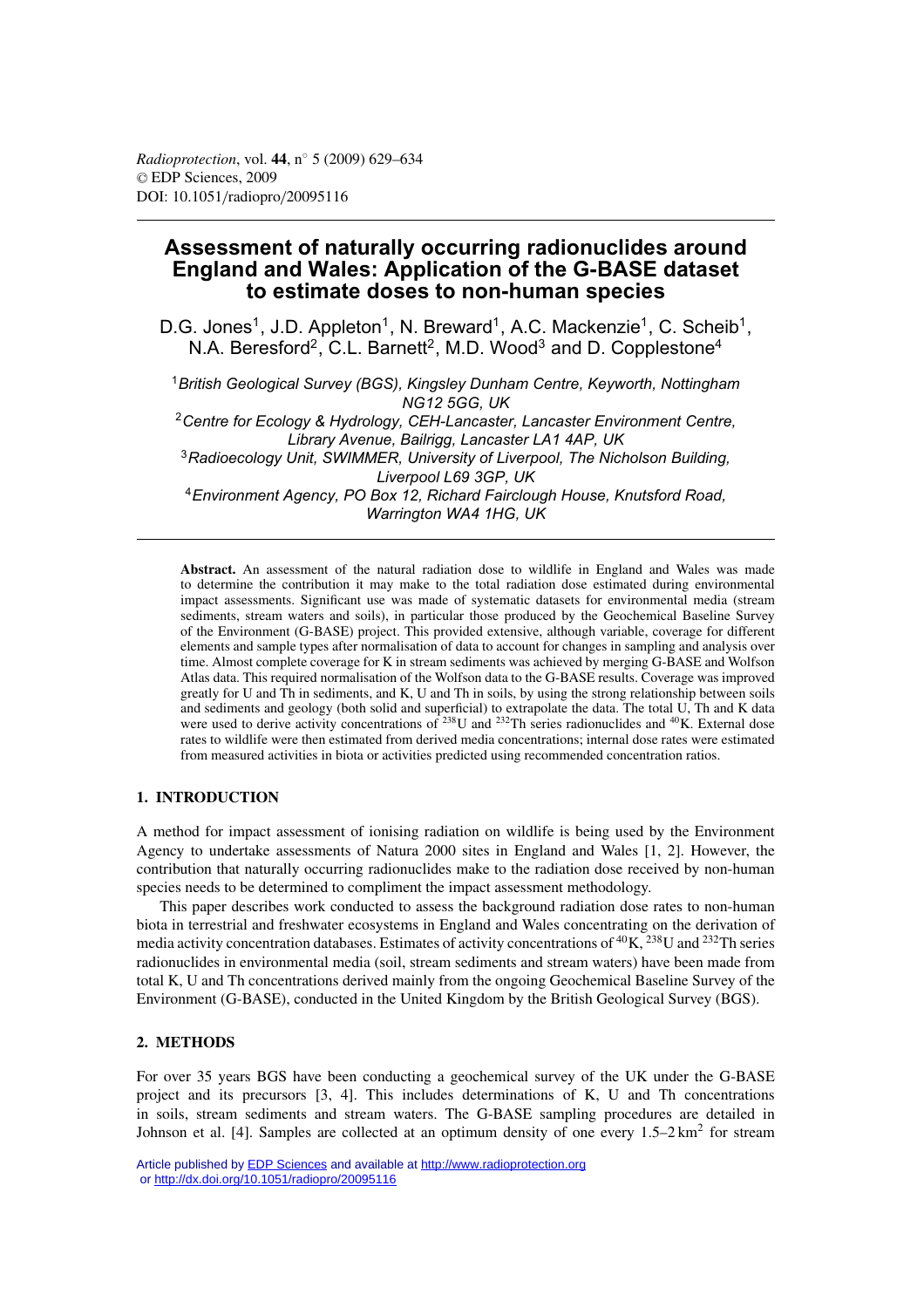#### 630 RADIOPROTECTION

sediments and waters and  $2 \text{ km}^2$  for soils. The extent of available data is illustrated for K in Figure 1; coverage for K is similar to that for U and slightly better than that for Th (the total number of samples which have been analysed is: K-28694, U-33627, Th-24567).

As the G-BASE survey has been ongoing for many years there have been changes in both analytical procedures and sampling. Both these issues have required normalisation of the data for the purposes of this work. This process is fully described in Beresford et al. [5]. It includes levelling between different analytical techniques and sample types, for example surface and subsurface soils.

The geochemical survey data are currently incomplete across the UK and coverage is different for each sample type. Almost complete coverage was obtained for K in stream sediments (Figure 1) by combining the BGS data with that of the Wolfson Atlas [6]. Normalisation between the BGS and Wolfson data was achieved through linear quantile transformation for areas covered by both surveys (Figure 2). For U and Th in sediments and K, U and Th in soils, a more complete coverage (Figure 3) was achieved by geological extrapolation (i.e. using relationships between soils/sediments and bedrock/superficial geology).



**Figure 1.** Left: Sample coverage for K in stream sediments with G-BASE samples to the north of the line and Wolfson Atlas samples used to the south. Right: Geometric mean (GM) ( $5 \times 5$  km) for K for stream sediments based on combined BGS and Wolfson Atlas data.

Simplified bedrock and superficial geology codes based on BGS 1: 50 000 scale digital geological maps [7] were attributed to each soil sample location. Geometric means for each element were calculated for each 1 km grid square and parent material (bedrock plus superficial geology) polygon from the nearest 5 soil sample values for that parent material. These data were then used to compute geometric means for each  $25 \text{ km}^2$  (5 × 5 km) grid square using area-weighted geometric mean (GM) values for each parent material found in the square (Figure 1 presents data on this basis). This involved summing the products of the mean element content for each 1 km grid square/parent material polygon (derived from the 5 nearest data points on that parent material) and the area of that polygon and dividing the sum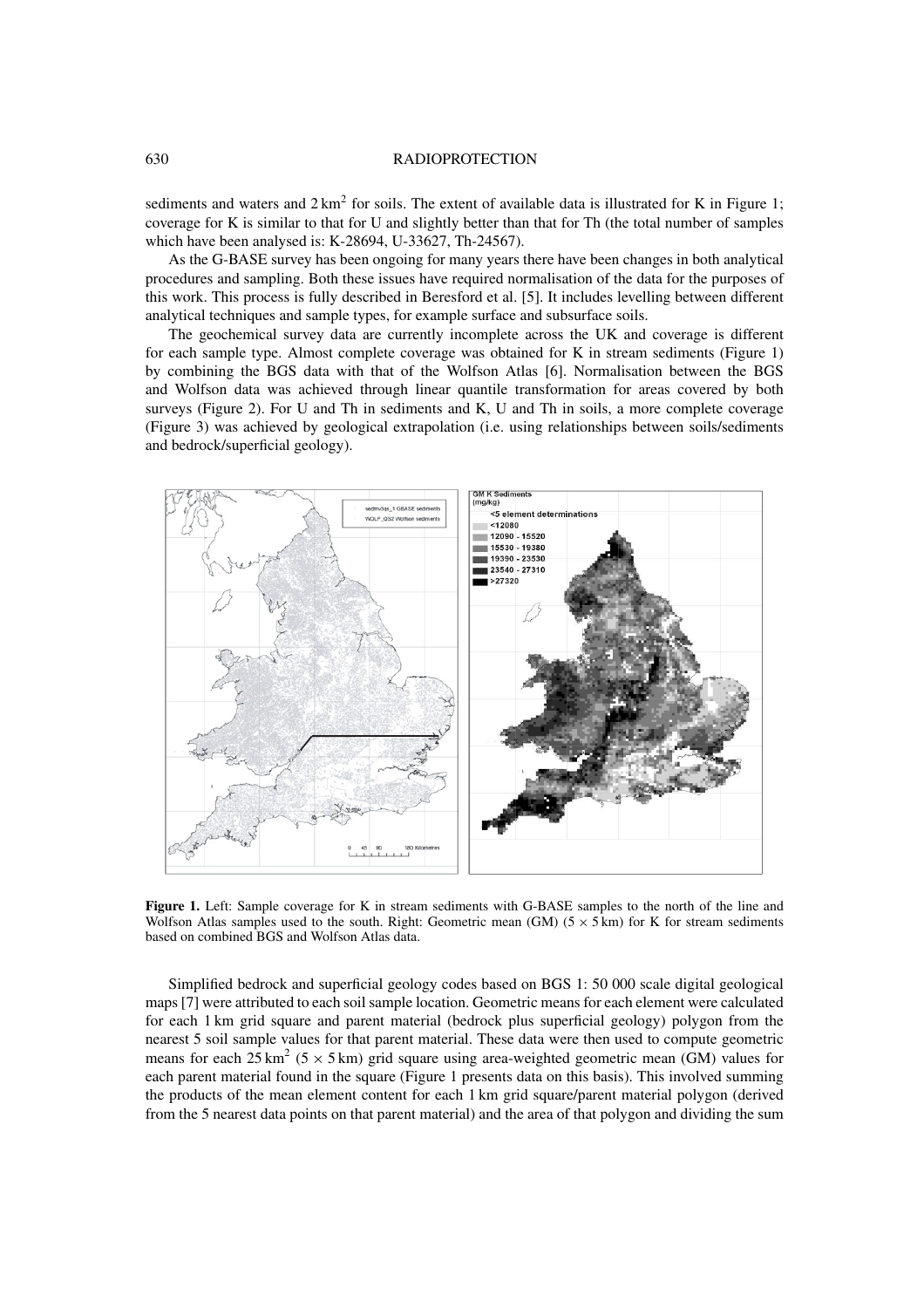

**Figure 2.** Linear quantile transformation of Wolfson K in stream sediment to GBASE XRF equivalent K in stream sediments (5–95 percentile range; data from this study). The polynomial fit was used for the data transformation.



**Figure 3.** Th in soils  $(5 \times 5 \text{ km GM})$  based on samples (left) and after geological extrapolation (right).

of those products by the total area of the  $25 \text{ km}^2$  grid square:

$$
\sum_{1}^{n} \frac{(\overline{X}1Area_1) + (\overline{X}2Area_2) + \dots (\overline{X}nArea_n)}{25 \text{ km}^2}
$$
 (1)

Where  $\overline{X}$  is the GM for a 1 km grid square/parent material polygon.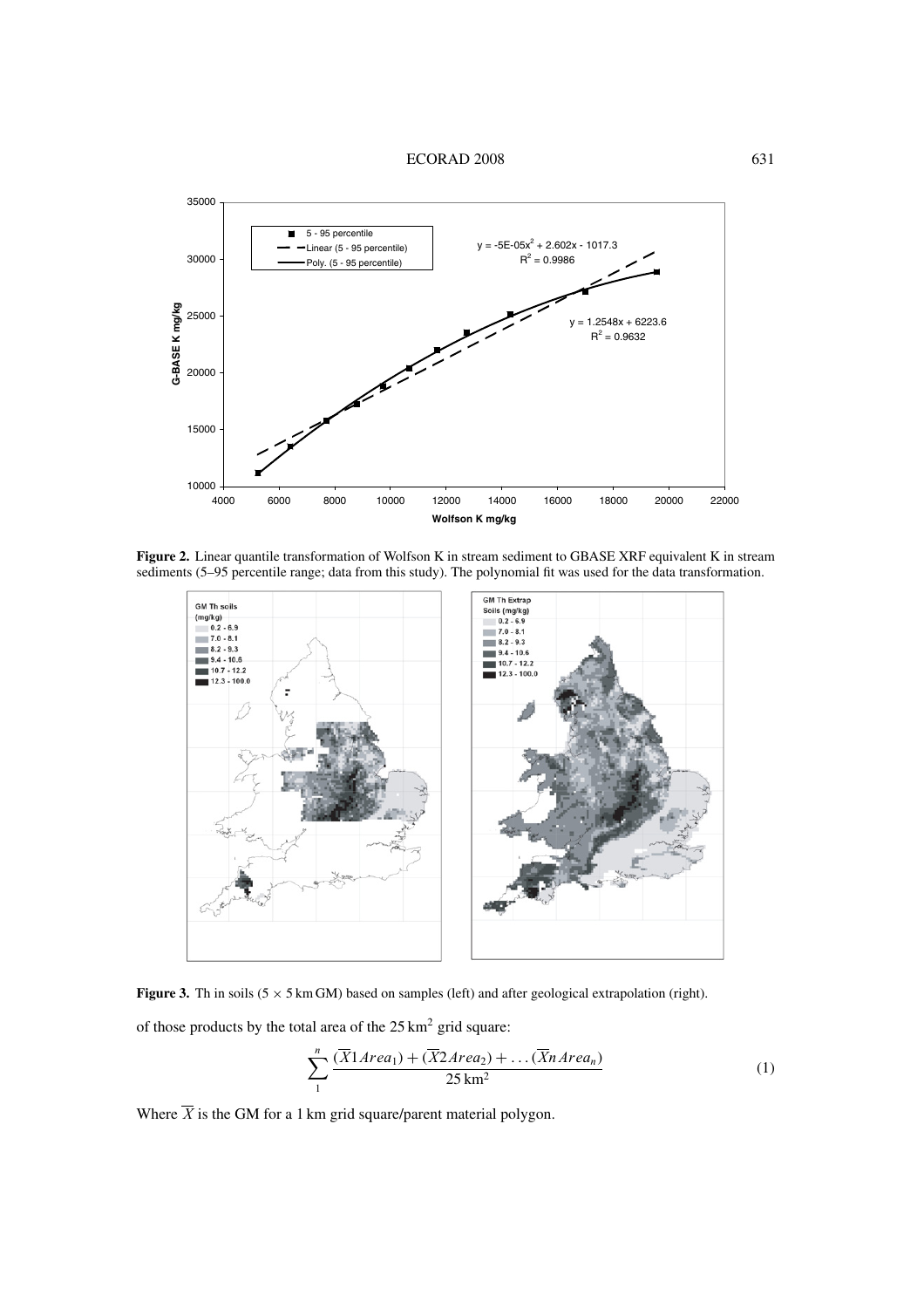#### 632 RADIOPROTECTION

For soils and sediments, spatial datasets were derived for both the (i) geometric mean concentrations from measured samples on a  $5 \times 5$  km square basis where data are available and (ii) the extrapolated surfaces covering all of England and Wales. For waters, only geometric mean concentrations were derived, where data are available, as relationships between radioelements in waters and geology were not considered sufficiently strong to justify extrapolation. This means that the data coverage for waters is much more restricted than that for the solid media (Figure 4).



**Figure 4.** K and U in waters  $(5 \times 5 \text{ km GM})$  showing more restricted data coverage.

Specific activities of <sup>40</sup>K, <sup>232</sup>Th and <sup>238</sup>U of 31.6 Bq g<sup>-1</sup> K, 4.07 Bq mg<sup>-1</sup> Th and 12.21 Bq mg<sup>-1</sup>U respectively were used to estimate the activity concentrations of the three radionuclides from the total element concentrations. It was assumed that all <sup>232</sup>Th series radionuclides were in approximate equilibrium. In the case of  $^{238}$ U series radionuclides it was assumed that activity concentrations of  $^{23\overline{4}}$ U, and the intervening decay products were in secular equilibrium with those of  $^{238}$ U; thereafter, assumptions of equilibrium may not be valid because of the different chemical properties and environmental behaviours of the different elements.

# **3. APPLICATION OF MEDIA CONCENTRATIONS TO ASSESS DOSE RATES**

External and internal dose rates that have been estimated for selected proposed Reference Animals and Plant (RAP) geometries of the ICRP and for terrestrial biota in the United Kingdom have recently been reported by the authors [8]. External dose rates were estimated using the derived media concentrations and dose conversion coefficients from the ERICA Tool [9].

Internal dose rates were estimated from the results of a literature review and a targeted sampling programme to determine the activity concentration of natural radionuclides found in non-human biota in the United Kingdom. Measured biota concentrations were found to be in good agreement with those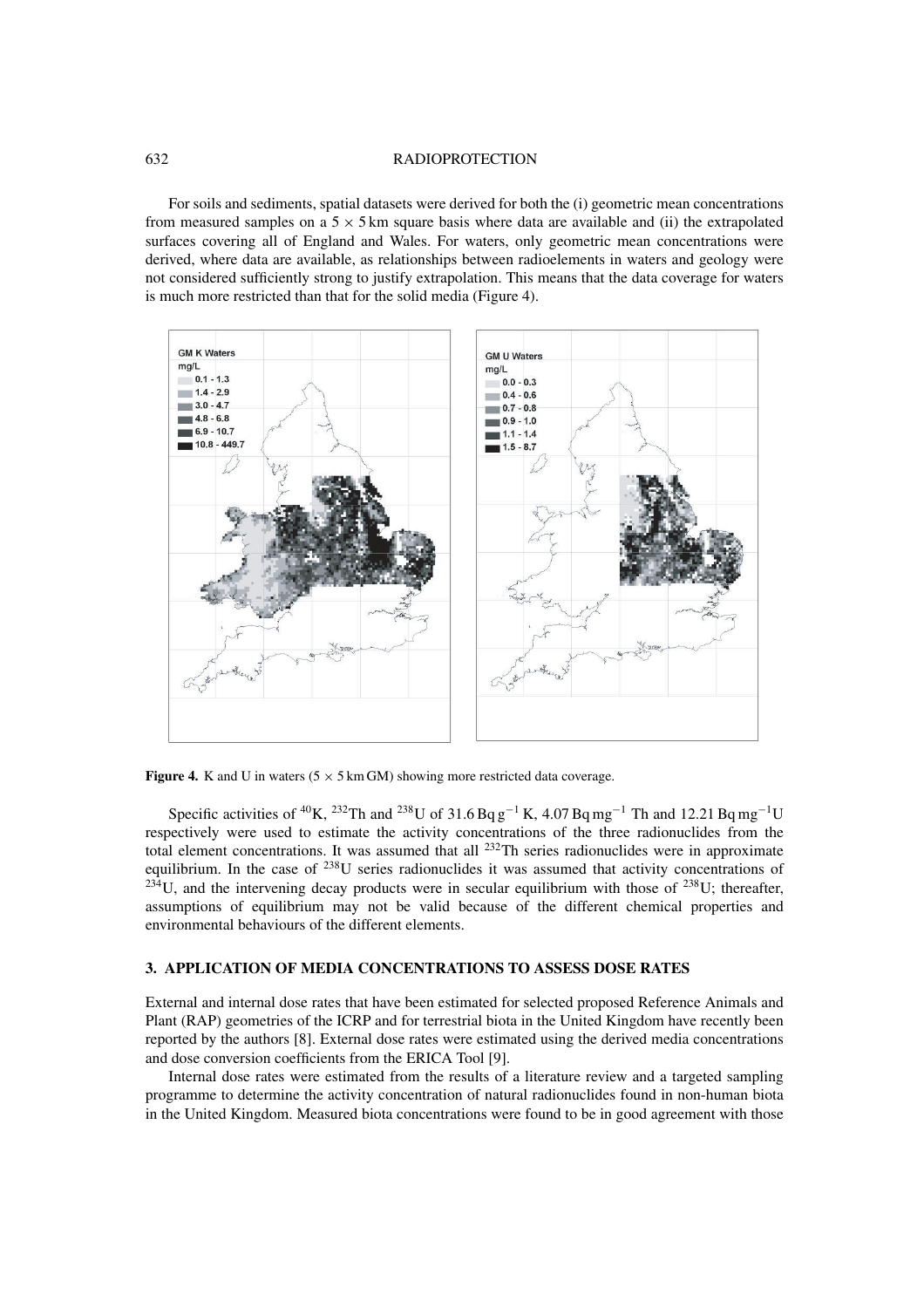#### ECORAD 2008 633

predicted from environmental media using recommended concentration ratios [5]. This gives confidence both in the derived media concentrations data and the concentration ratios.

Mean total weighted whole-body absorbed dose rates estimated for the selected terrestrial organisms were in the range  $6.9 \times 10^{-2}$  to  $6.1 \times 10^{-1} \mu Gy h^{-1}$ . Potassium-40 was the main contributor to both internal and external dose rates.

The water and sediment concentrations together with a literature review, analyses of target fish samples and the ERICA Tool have been used to estimate dose rates to freshwater fish assuming the ICRPs Trout RAP geometry. The radionuclides included in the dose rate estimates were those for which water and sediment concentrations could be derived (e.g. no calculations were made for <sup>210</sup>Po and <sup>210</sup>Pb). Estimated dose rates for freshwater fish were dominated by internal dose received from  ${}^{40}$ K with a mean predicted dose rate of  $8 \times 10^{-2} \mu Gy h^{-1}$ . Internal dose rates as a consequence of other radionuclides for which it was possible to estimate expose were of the order  $10^{-5} \mu Gy h^{-1}$ ; the maximum contributor to external exposure was again <sup>40</sup>K with a mean predicted dose rate of  $2 \times 10^{-5} \mu Gy h^{-1}$ .

### **4. CONCLUSIONS**

The exploitation of the G-BASE dataset described here gave a unique opportunity to derive an extensive media concentration data set for England and Wales. The datasets of natural radionuclide concentrations in biota and media will enable significantly improved assessments of the background exposure of nonhuman species within England and Wales. The media concentration datasets derived here, together with concentration ratios, could be used to derive background exposure values for animals and plants where measurements are lacking.

More complete datasets will be available for environmental media in the future as the G-BASE programme continues. This would allow extrapolated data to be replaced by results from actual samples. Some other, more limited datasets, such as air kerma measurements and soil data for tide washed pastures, were used in the study [5]. Other datasets, such as airborne gamma spectrometry, could also be incorporated if more widespread coverage becomes available.

#### **Acknowledgments**

Wolfson Geochemical Atlas data was used under licence from Imperial College of Science and Technology.

#### **References**

- [1] Copplestone D.A., Bielby S., Jones S. R., Patton D., Daniel P. and Gize I. *Impact assessment of ionising radiation on wildlife* R&D Publication 128 (Bristol: Environment Agency, 2001).
- [2] Copplestone, D., Wood, M.D., Bielby, S., Jones, S.R., Vives, J. and Beresford, N.A. *Habitat regulations for Stage 3 assessments: radioactive substances authorisations. October 2003*. R & D Technical Report P3-101/SP1a (Bristol: Environment Agency, 2003).
- [3] Johnson C.C. and Breward N., G-BASE: Geochemical Baseline Survey of the Environment. BGS Report CR/04/016 (British Geological Survey, Keyworth, 2004).
- [4] Johnson C.C., Breward N., Ander E.L. and Ault L., 2005. *Geochem.: Explor.-Environ.-Anal*., **5** (2005) 347–357.
- [5] Beresford, N.A., Appleton, J.D., Barnett, C.L., Bescoby, M.W., Breward, N., Jones, D.G., MacKenzie, A.C., Scheib, C., Wood, M.D. and Thørring, H., *Assessment of naturally occurring radionuclides around England and Wales. Project SC030283*. (Environment Agency, Bristol, 2007) Available from: http://www.ceh.ac.uk/protect/pages/documents/Assessmnentofnaturallyoccurring radionuclidesinEnglandandWales.pdf.
- [6] Webb J.S., Thornton I., Thompson M., Howarth R.J. and L.P. Wolfson, *Geochemical Atlas of England and Wales*. (Clarendon Press, Oxford, 1978).